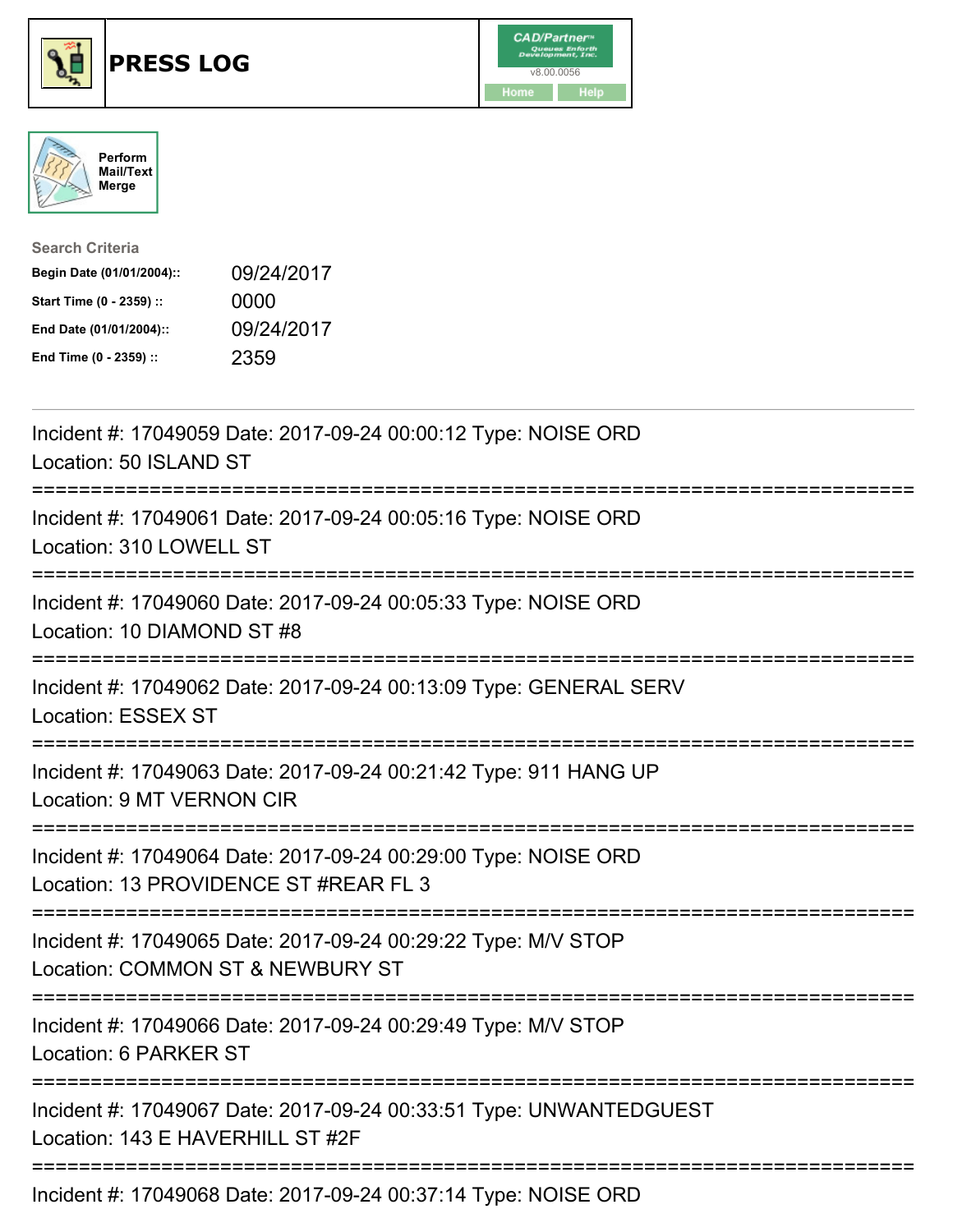Location: 490 HAMPSHIRE ST

| Incident #: 17049069 Date: 2017-09-24 00:50:58 Type: ALARM/BURG<br>Location: FERNANDEZ BEAUTY SALON / 402 BROADWAY #1 |
|-----------------------------------------------------------------------------------------------------------------------|
| Incident #: 17049071 Date: 2017-09-24 00:51:04 Type: NOISE ORD<br>Location: 290 JACKSON ST                            |
| Incident #: 17049070 Date: 2017-09-24 00:52:12 Type: NOISE ORD<br>Location: 214 BROADWAY                              |
| Incident #: 17049072 Date: 2017-09-24 01:04:32 Type: DRUG OVERDOSE<br>Location: 180B PARK ST #B FL 1                  |
| Incident #: 17049073 Date: 2017-09-24 01:08:25 Type: NOISE ORD<br>Location: 21-23 ALDER ST                            |
| Incident #: 17049074 Date: 2017-09-24 01:12:19 Type: NOISE ORD<br>Location: BROADWAY & HAVERHILL ST                   |
| Incident #: 17049075 Date: 2017-09-24 01:22:05 Type: DISTURBANCE<br>Location: COMMON ST & NEWBURY ST                  |
| Incident #: 17049076 Date: 2017-09-24 01:26:28 Type: ALARM/BURG<br>Location: SWEENEYS PACKAGE STORE / 90 ESSEX ST     |
| Incident #: 17049077 Date: 2017-09-24 01:26:48 Type: M/V STOP<br>Location: ANDOVER ST & S BROADWAY                    |
| Incident #: 17049078 Date: 2017-09-24 01:27:34 Type: NOISE ORD<br>Location: 43 DUCKETT AV                             |
| Incident #: 17049079 Date: 2017-09-24 01:30:59 Type: SUS PERS/MV<br>Location: BIG N' BEEFY / 415 BROADWAY             |
| Incident #: 17049080 Date: 2017-09-24 01:34:34 Type: M/V STOP<br>Location: LAWRENCE ST & SARATOGA ST                  |
| Incident #: 17049081 Date: 2017-09-24 01:35:35 Type: M/V STOP<br>Location: BUNKERHILL ST & LAWRENCE ST                |
| Incident #: 17049083 Date: 2017-09-24 01:40:34 Type: M/V STOP                                                         |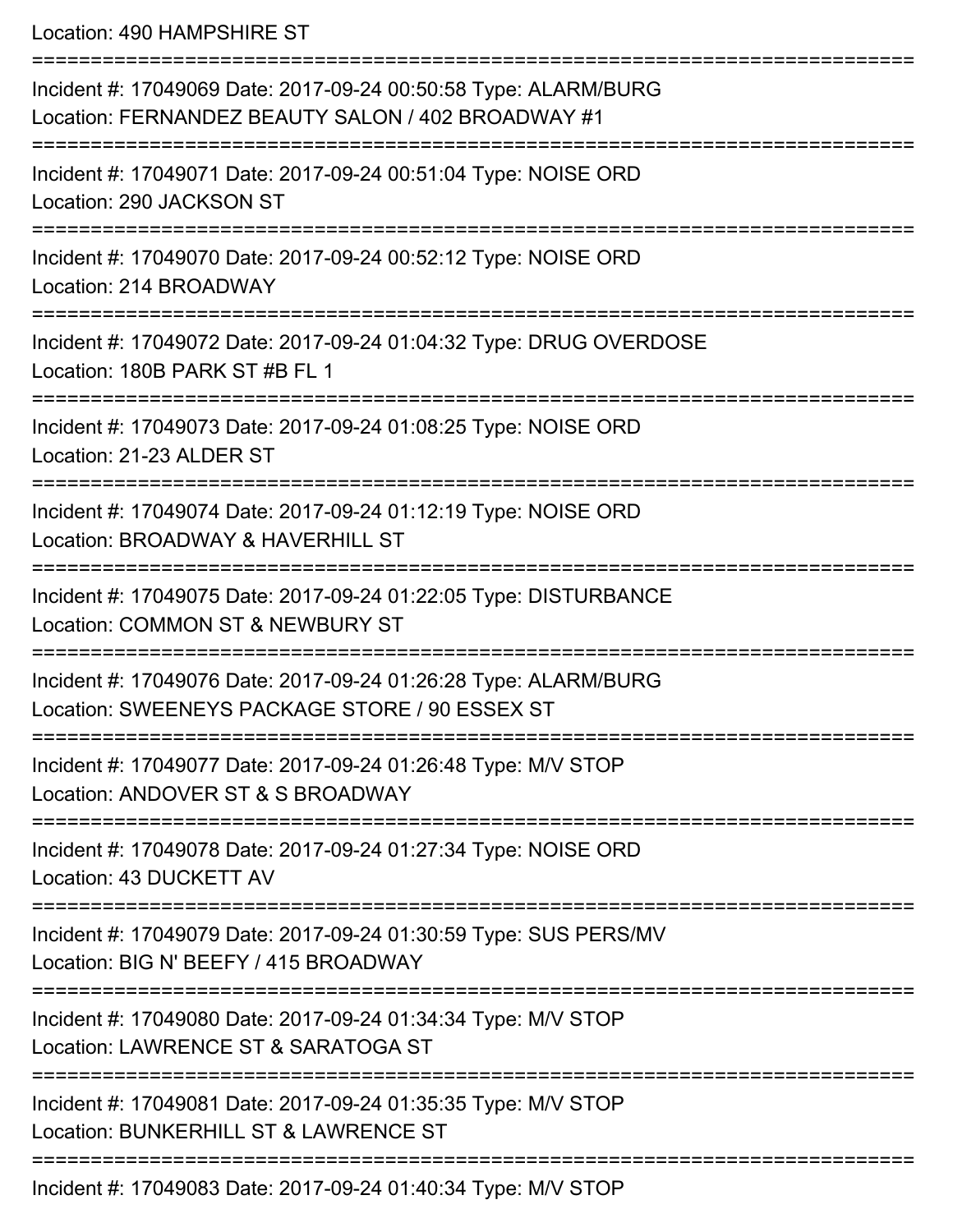| Incident #: 17049082 Date: 2017-09-24 01:40:54 Type: DK (DRUNK)<br>Location: 6 ADAMS ST                                   |
|---------------------------------------------------------------------------------------------------------------------------|
| Incident #: 17049084 Date: 2017-09-24 01:41:54 Type: GENERAL SERV<br>Location: 79 SHAWSHEEN RD #1 FL 1                    |
| Incident #: 17049085 Date: 2017-09-24 01:45:42 Type: NOISE ORD<br>Location: 23 BOWDOIN ST                                 |
| Incident #: 17049087 Date: 2017-09-24 01:47:51 Type: DOMESTIC/PROG<br>Location: 210 ESSEX ST                              |
| Incident #: 17049086 Date: 2017-09-24 01:50:28 Type: NOISE ORD<br>Location: 47-49 SPRINGFIELD ST                          |
| :===============<br>Incident #: 17049088 Date: 2017-09-24 01:51:37 Type: HIT & RUN M/V<br>Location: LAWRENCE ST & PARK ST |
| Incident #: 17049089 Date: 2017-09-24 01:55:51 Type: UNKNOWN PROB<br><b>Location: GLENN ST</b>                            |
| Incident #: 17049090 Date: 2017-09-24 01:57:07 Type: ALARM/BURG<br>Location: ULISSE RESIDENCE / 7 SUMNER AV               |
| Incident #: 17049091 Date: 2017-09-24 01:59:40 Type: LOCKOUT<br>Location: 270 FARNHAM ST FL 1                             |
| Incident #: 17049092 Date: 2017-09-24 02:13:01 Type: NOISE ORD<br>Location: 15 BIRCH ST #2 FL 2                           |
| Incident #: 17049093 Date: 2017-09-24 02:17:36 Type: NOISE ORD<br>Location: FRANKLIN ST & LOWELL ST                       |
| Incident #: 17049094 Date: 2017-09-24 02:20:26 Type: ROBBERY ARMED<br>Location: FLORENCE ST & WEST ST                     |
| Incident #: 17049095 Date: 2017-09-24 02:23:54 Type: MV/BLOCKING<br>Location: 141 ABBOTT ST                               |
| Incident #: 17049096 Date: 2017-09-24 02:34:39 Type: M/V STOP                                                             |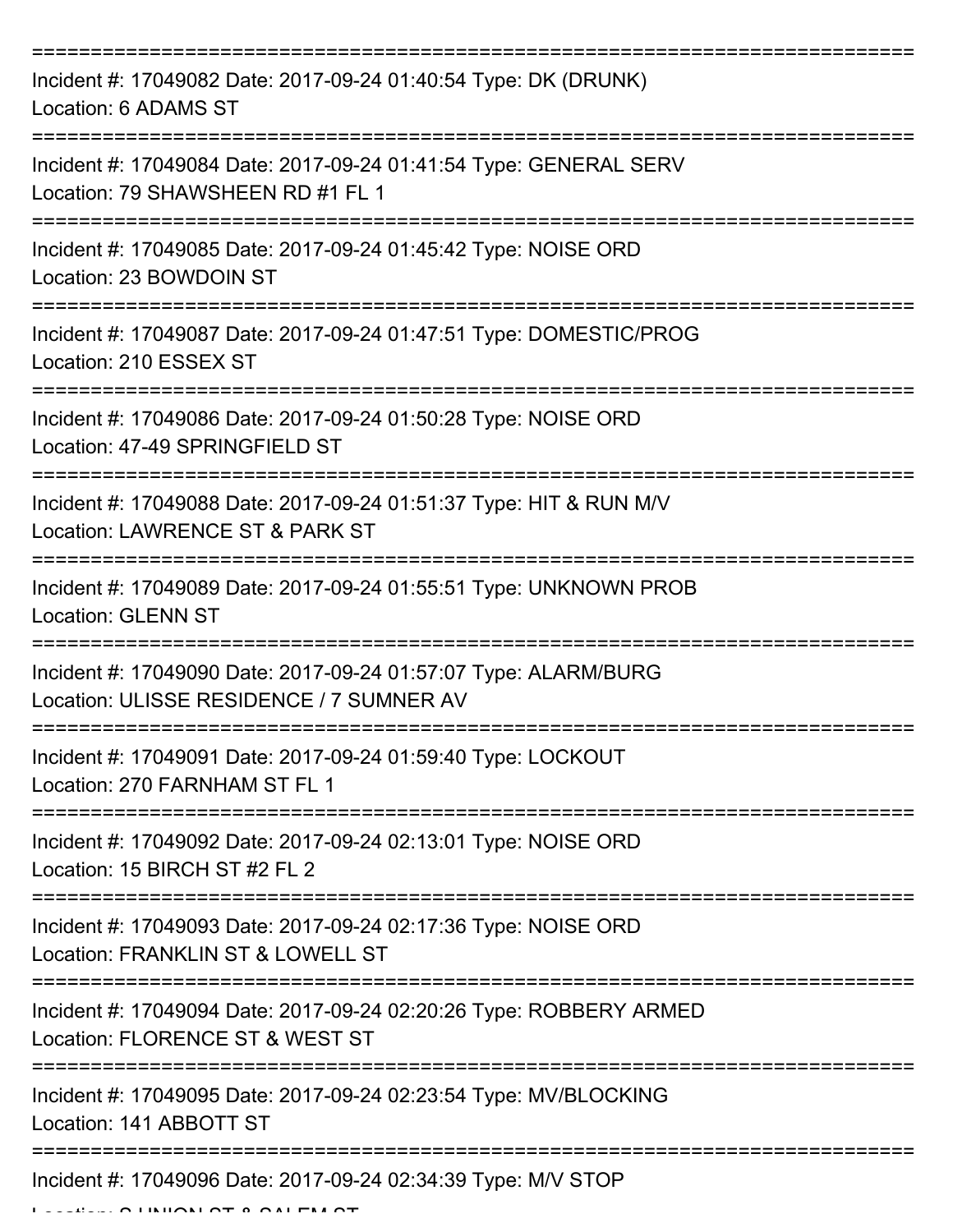| Incident #: 17049097 Date: 2017-09-24 02:35:07 Type: ROBBERY ARMED<br>Location: HAFFNERS GAS STATION / 262 LAWRENCE ST    |
|---------------------------------------------------------------------------------------------------------------------------|
| Incident #: 17049098 Date: 2017-09-24 02:49:05 Type: DRUG OVERDOSE<br>Location: 133 BAILEY ST FL 2                        |
| Incident #: 17049099 Date: 2017-09-24 02:53:20 Type: DOMESTIC/PROG<br>Location: SAM'S FOOD STORE / 389 BROADWAY           |
| Incident #: 17049100 Date: 2017-09-24 02:57:55 Type: SUS PERS/MV<br>Location: 360 BROADWAY                                |
| Incident #: 17049101 Date: 2017-09-24 03:14:26 Type: ALARM/BURG<br>Location: SOUTH LAWRENCE EAST SCHOOL / 165 CRAWFORD ST |
| Incident #: 17049102 Date: 2017-09-24 03:16:04 Type: FIGHT<br>Location: 541 LOWELL ST                                     |
| Incident #: 17049104 Date: 2017-09-24 03:18:04 Type: ROBBERY ARMED<br>Location: LAWRENCE ST & PARK ST                     |
| Incident #: 17049103 Date: 2017-09-24 03:20:33 Type: ROBBERY ARMED<br>Location: ARLINGTON ST & BROADWAY                   |
| Incident #: 17049105 Date: 2017-09-24 03:20:40 Type: SUS PERS/MV<br>Location: 23 BROOKFIELD ST                            |
| Incident #: 17049106 Date: 2017-09-24 03:24:49 Type: NOISE ORD<br>Location: 30 EUTAW ST                                   |
| Incident #: 17049107 Date: 2017-09-24 03:36:59 Type: M/V STOP<br>Location: 343 ANDOVER ST<br>=======================      |
| Incident #: 17049108 Date: 2017-09-24 03:55:33 Type: MEDIC SUPPORT<br>Location: 38 OREGON AV                              |
| Incident #: 17049109 Date: 2017-09-24 03:56:38 Type: SUS PERS/MV<br>Location: ARLINGTON ST & WYMAN ST                     |
| Incident #: 17049110 Date: 2017-09-24 04:25:35 Type: MV/BLOCKING                                                          |

Location: 68 WILLOW ST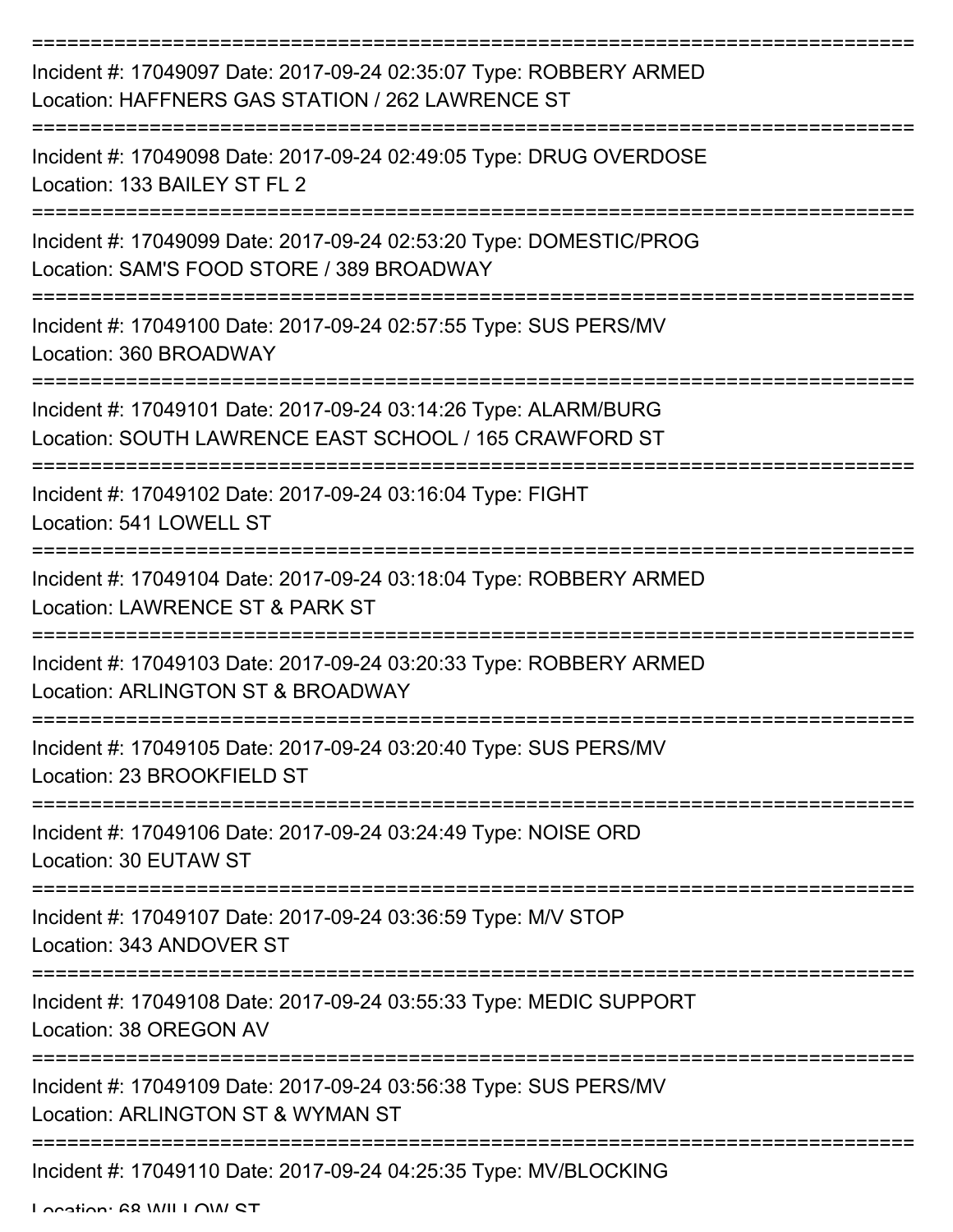| Incident #: 17049111 Date: 2017-09-24 04:31:51 Type: UNWANTEDGUEST<br>Location: 10 GRAFTON ST #3-2 FL 3    |
|------------------------------------------------------------------------------------------------------------|
| Incident #: 17049112 Date: 2017-09-24 04:52:34 Type: FIGHT<br>Location: 77 S UNION ST                      |
| Incident #: 17049113 Date: 2017-09-24 05:00:40 Type: UNWANTEDGUEST<br>Location: 5 PEARL ST #2 FL 2         |
| Incident #: 17049114 Date: 2017-09-24 05:01:44 Type: ASSSIT AMBULANC<br>Location: 62 MELVIN ST #11-16 FL 1 |
| Incident #: 17049115 Date: 2017-09-24 05:11:10 Type: SUS PERS/MV<br>Location: 5 S UNION ST                 |
| Incident #: 17049116 Date: 2017-09-24 05:17:53 Type: MAL DAMAGE<br>Location: 63 BODWELL ST FL 1            |
| Incident #: 17049117 Date: 2017-09-24 05:26:50 Type: SUS PERS/MV<br>Location: 10 ALDEN CT FL 1             |
| Incident #: 17049118 Date: 2017-09-24 06:00:17 Type: M/V STOP<br>Location: ELIZABETH ST & LOWELL ST        |
| Incident #: 17049119 Date: 2017-09-24 06:00:55 Type: AMBULANCE ASSSI<br>Location: 12 LINEHAN ST            |
| Incident #: 17049120 Date: 2017-09-24 07:52:03 Type: PARK & WALK<br>Location: 205 BROADWAY                 |
| Incident #: 17049121 Date: 2017-09-24 07:56:31 Type: SUS PERS/MV<br>Location: TOW DEN ROCK PARK / null     |
| Incident #: 17049122 Date: 2017-09-24 08:07:17 Type: M/V STOP<br>Location: 77 ESSEX ST                     |
| Incident #: 17049123 Date: 2017-09-24 08:11:00 Type: NOISE ORD<br><b>Location: HANLON CT</b>               |
| Incident #: 17049124 Date: 2017-09-24 08:15:12 Type: NOISE ORD<br>Location: 53 WEST ST                     |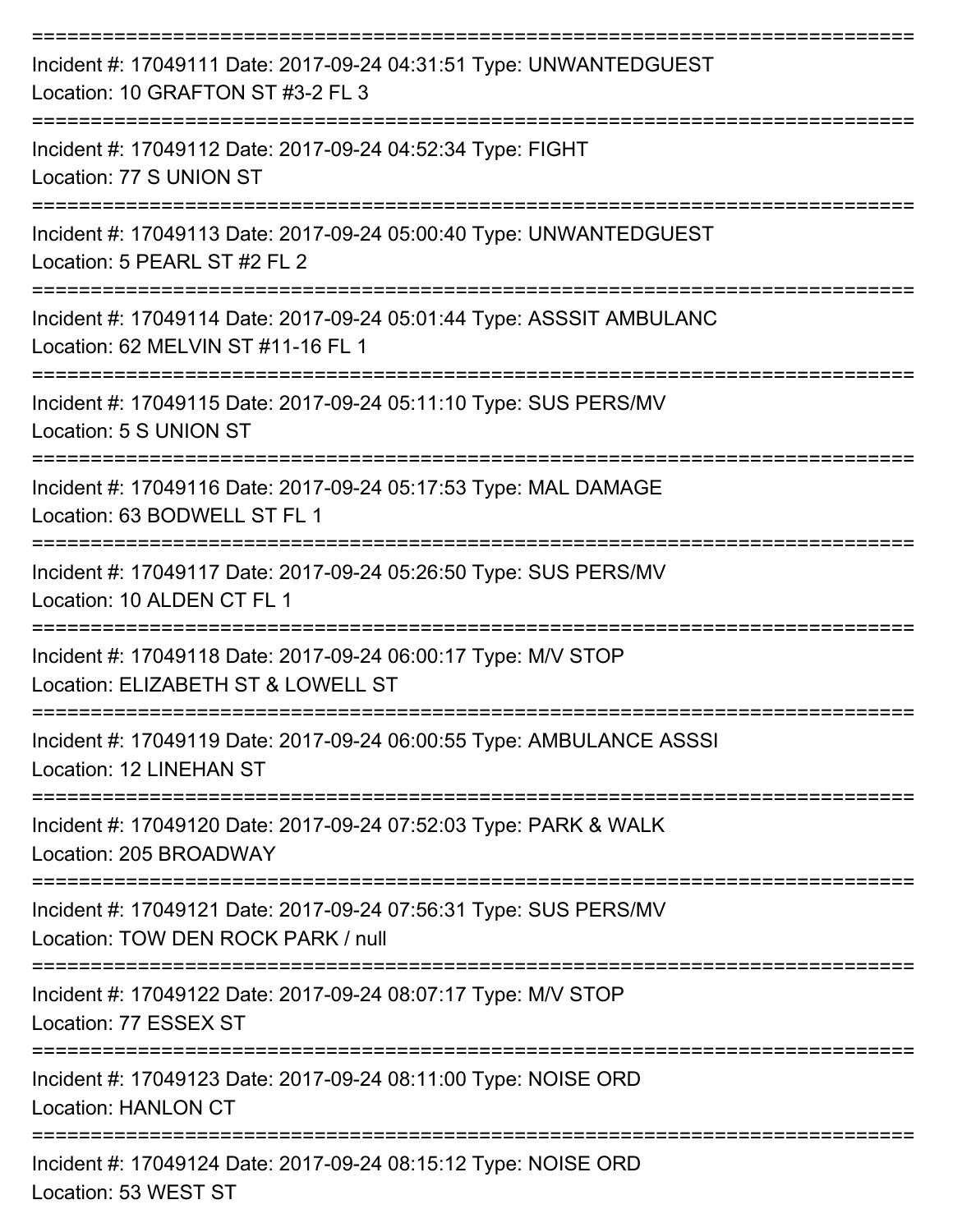| Incident #: 17049125 Date: 2017-09-24 08:47:47 Type: NOTIFICATION<br>Location: 26 SOUTH ST                                          |
|-------------------------------------------------------------------------------------------------------------------------------------|
| Incident #: 17049126 Date: 2017-09-24 09:12:08 Type: HIT & RUN M/V<br>Location: LAWRENCE ST & PARK ST                               |
| Incident #: 17049127 Date: 2017-09-24 09:30:22 Type: M/V STOP<br>Location: BENNINGTON ST & PARK ST<br>============================= |
| Incident #: 17049128 Date: 2017-09-24 09:36:21 Type: ALARM/BURG<br>Location: RESD; BEVEREDGE / 107 EVERETT ST                       |
| Incident #: 17049129 Date: 2017-09-24 09:43:16 Type: UNWANTEDGUEST<br>Location: 2 MUSEUM SQ #601 FL 6                               |
| Incident #: 17049130 Date: 2017-09-24 10:00:57 Type: MAN DOWN<br>Location: 153 BAILEY ST                                            |
| Incident #: 17049131 Date: 2017-09-24 10:02:28 Type: SUS PERS/MV<br>Location: BASKETBALL COURTS / EVERETT ST & ROWE ST              |
| Incident #: 17049133 Date: 2017-09-24 10:04:45 Type: HIT & RUN M/V<br>Location: 229 JACKSON ST                                      |
| Incident #: 17049132 Date: 2017-09-24 10:07:11 Type: M/V STOP<br>Location: 2 COMMON ST                                              |
| Incident #: 17049134 Date: 2017-09-24 10:12:03 Type: UNWANTEDGUEST<br>Location: ARREST / 600 BROADWAY #331 FL 3                     |
| Incident #: 17049135 Date: 2017-09-24 10:36:05 Type: DISTURBANCE<br>Location: 48 CENTRE ST                                          |
| ===================================<br>Incident #: 17049136 Date: 2017-09-24 10:43:14 Type: M/V STOP<br>Location: 177 LAWRENCE ST   |
| Incident #: 17049137 Date: 2017-09-24 10:51:06 Type: M/V STOP<br>Location: 204 MT VERNON ST                                         |
| Incident #: 17049138 Date: 2017-09-24 10:59:26 Type: HIT & RUN M/V<br><b>Location: 18 FRANKLIN ST</b>                               |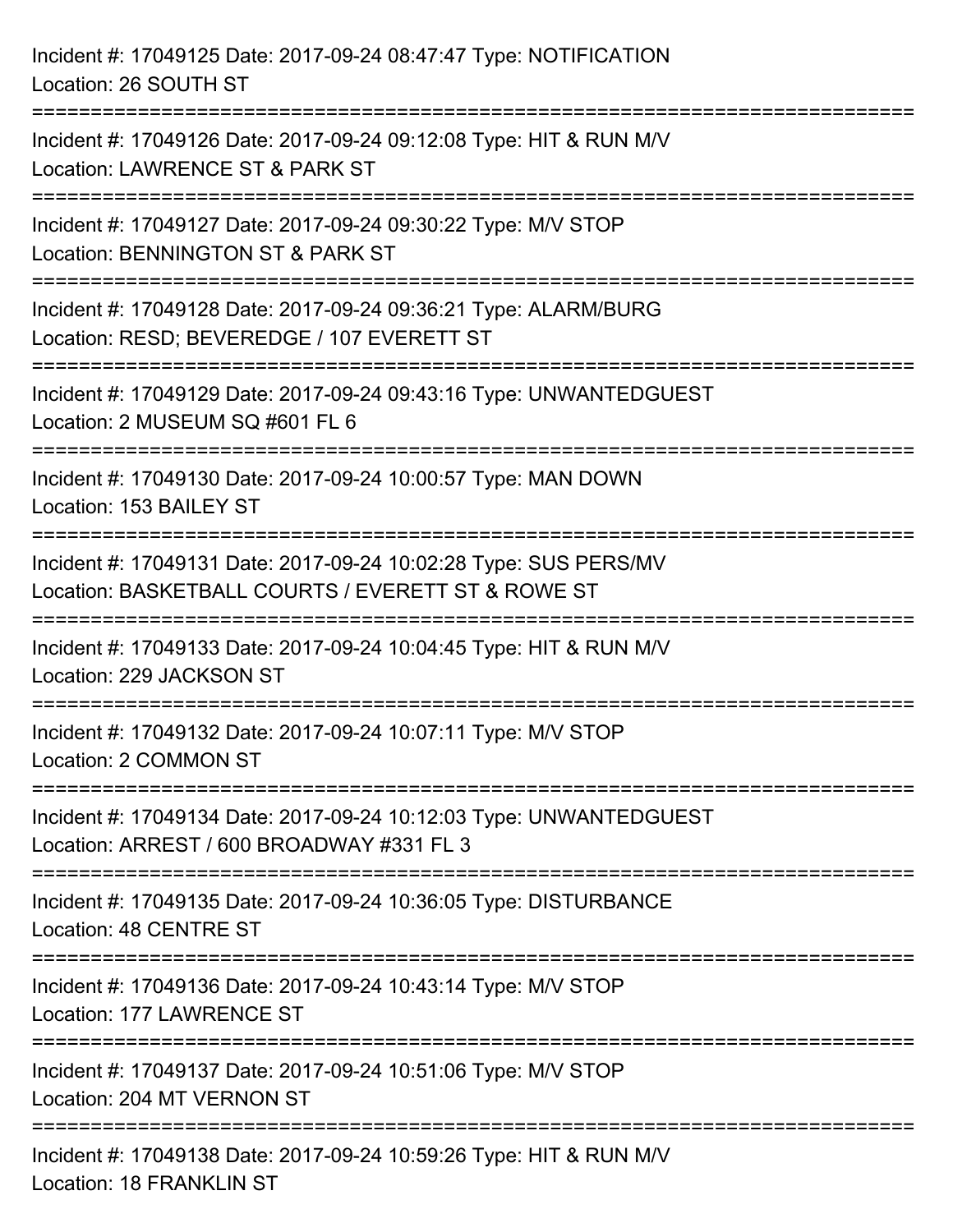| Incident #: 17049139 Date: 2017-09-24 11:02:14 Type: M/V STOP<br>Location: TOW / 274 MT VERNON ST                           |
|-----------------------------------------------------------------------------------------------------------------------------|
| ======================<br>Incident #: 17049140 Date: 2017-09-24 11:02:28 Type: HIT & RUN M/V<br>Location: 51 AMES ST        |
| Incident #: 17049141 Date: 2017-09-24 11:18:46 Type: M/V STOP<br>Location: 232 MT VERNON ST<br>:=========================== |
| Incident #: 17049142 Date: 2017-09-24 11:40:40 Type: LARCENY/PROG<br>Location: 135 MARGIN ST #2 FL 2                        |
| Incident #: 17049143 Date: 2017-09-24 11:49:53 Type: ABAND MV<br>Location: 38 SHATTUCK ST                                   |
| Incident #: 17049144 Date: 2017-09-24 12:08:19 Type: SUS PERS/MV<br>Location: ARREST / EVERETT ST & ROWE ST                 |
| Incident #: 17049145 Date: 2017-09-24 12:12:28 Type: DRUG OVERDOSE<br>Location: ARREST / 388 HAMPSHIRE ST                   |
| Incident #: 17049146 Date: 2017-09-24 12:45:27 Type: CK WELL BEING<br>Location: 333 WINTHROP AV #301 FL 1                   |
| Incident #: 17049147 Date: 2017-09-24 12:47:23 Type: LOUD NOISE<br>Location: 11 BENNINGTON ST                               |
| Incident #: 17049148 Date: 2017-09-24 12:49:28 Type: DOMESTIC/PAST<br>Location: 39 MELROSE ST FL 2                          |
| Incident #: 17049149 Date: 2017-09-24 12:53:45 Type: NOISE ORD<br>Location: 35 RHINE ST                                     |
| Incident #: 17049150 Date: 2017-09-24 13:23:11 Type: ANIMAL COMPL<br>Location: 65 DRACUT ST                                 |
| Incident #: 17049151 Date: 2017-09-24 13:33:04 Type: B&E/PAST<br>Location: 28 FOREST ST FL 1                                |
| Incident #: 17049152 Date: 2017-09-24 13:42:43 Type: CK WELL BEING<br>Location: 30 SHAW ST                                  |

===========================================================================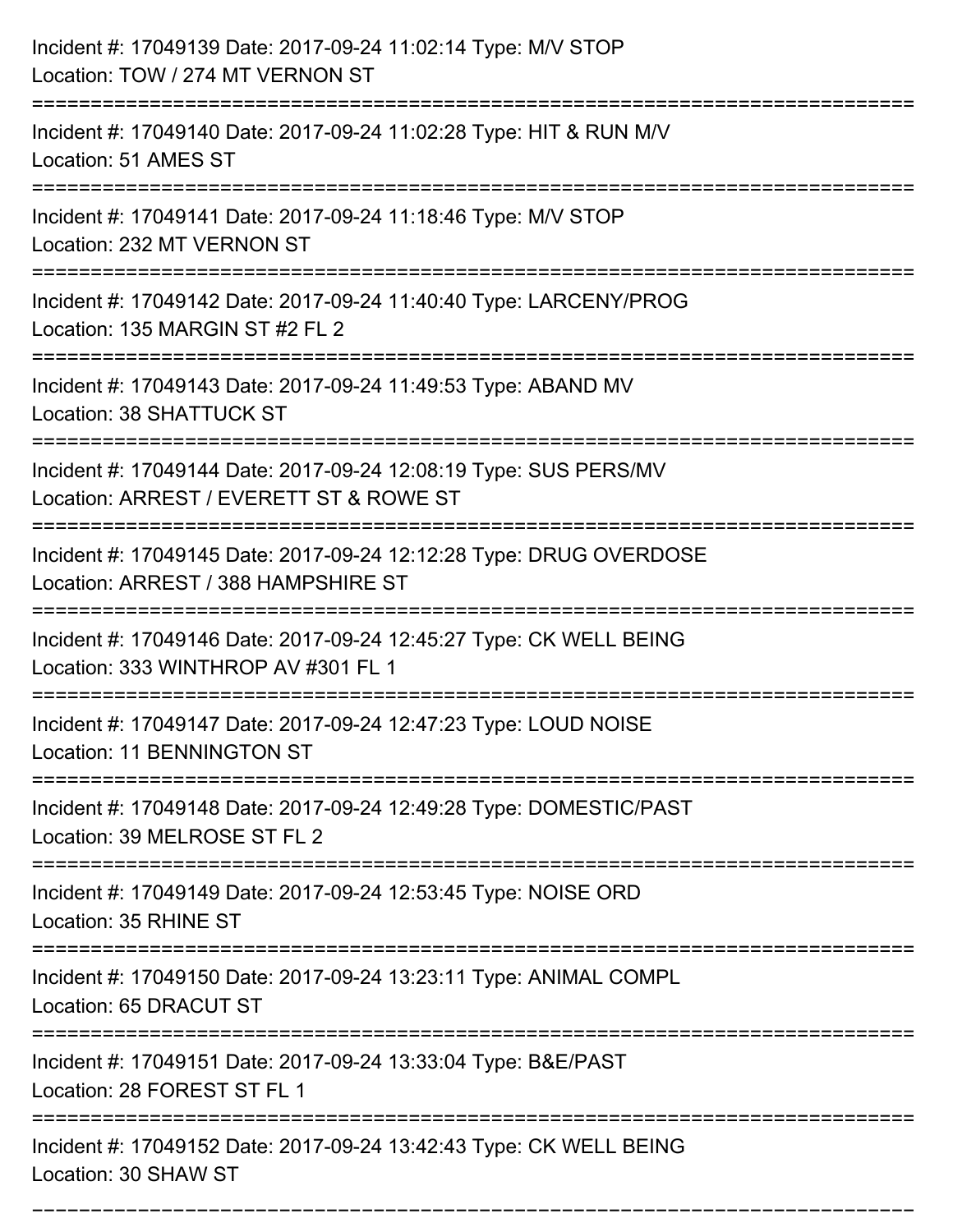| Incident #: 17049153 Date: 2017-09-24 13:44:39 Type: NOTIFICATION<br>Location: 205 WILLOW ST                                                             |
|----------------------------------------------------------------------------------------------------------------------------------------------------------|
| Incident #: 17049154 Date: 2017-09-24 13:50:51 Type: AUTO ACC/NO PI<br>Location: MT VERNON ST & S BROADWAY                                               |
| Incident #: 17049155 Date: 2017-09-24 14:15:27 Type: DOMESTIC/PAST<br>Location: 671 ESSEX ST                                                             |
| Incident #: 17049156 Date: 2017-09-24 14:32:38 Type: M/V STOP<br>Location: BENNINGTON ST & LAWRENCE ST                                                   |
| Incident #: 17049158 Date: 2017-09-24 14:52:05 Type: LARCENY/PAST<br>Location: FARNHAM ST & S UNION ST<br>==================<br>------------------------ |
| Incident #: 17049157 Date: 2017-09-24 14:56:23 Type: VIO CITY ORD<br>Location: ARREST / BROADWAY & COMMON ST                                             |
| Incident #: 17049159 Date: 2017-09-24 15:01:56 Type: AUTO ACC/PED<br>Location: AVON ST & JACKSON ST<br>==============================                    |
| Incident #: 17049160 Date: 2017-09-24 15:11:12 Type: DOMESTIC/PAST<br>Location: AMESBURY ST & COMMON ST                                                  |
| Incident #: 17049161 Date: 2017-09-24 15:47:21 Type: NOISE ORD<br>Location: 20-22 BENNINGTON ST #1 FL 1                                                  |
| Incident #: 17049162 Date: 2017-09-24 15:52:49 Type: INVEST CONT<br>Location: 17 WOODLAND ST                                                             |
| Incident #: 17049163 Date: 2017-09-24 15:56:22 Type: NOISE ORD<br>Location: 68 EUTAW ST                                                                  |
| Incident #: 17049164 Date: 2017-09-24 15:56:49 Type: NOISE ORD<br>Location: 52 MONMOUTH ST                                                               |
| Incident #: 17049165 Date: 2017-09-24 16:20:47 Type: THREATS/PROG<br>Location: 91 N PARISH RD                                                            |
| Incident #: 17049166 Date: 2017-09-24 16:30:01 Type: B&E/PAST<br>Location: JIM'S SUB SHOP / 268 S BROADWAY                                               |
|                                                                                                                                                          |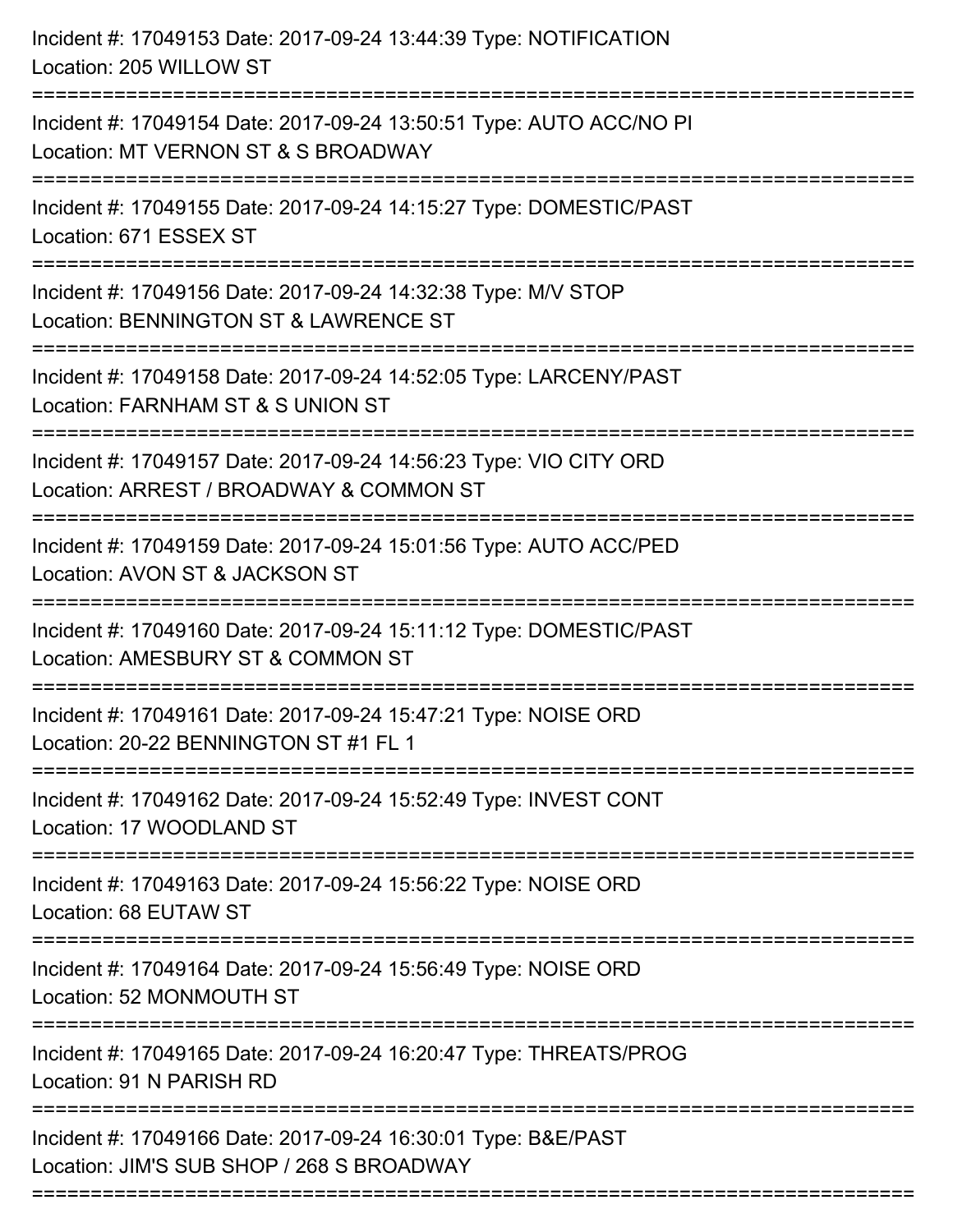| Location: OSCAR MARKET / 352 HAMPSHIRE ST                                                                                                  |
|--------------------------------------------------------------------------------------------------------------------------------------------|
| Incident #: 17049168 Date: 2017-09-24 16:35:44 Type: NOISE ORD<br>Location: ELM ST & JACKSON ST                                            |
| Incident #: 17049169 Date: 2017-09-24 16:41:35 Type: INVEST CONT<br>Location: 90 LOWELL ST                                                 |
| Incident #: 17049170 Date: 2017-09-24 16:43:49 Type: M/V STOP<br>Location: FALLS BRIDGE / null                                             |
| Incident #: 17049171 Date: 2017-09-24 16:44:59 Type: M/V STOP<br>Location: 2 HAMPSHIRE ST                                                  |
| Incident #: 17049172 Date: 2017-09-24 16:46:20 Type: M/V STOP<br>Location: HAMPSHIRE ST & LOWELL ST                                        |
| Incident #: 17049173 Date: 2017-09-24 17:05:40 Type: KEEP PEACE<br>Location: 95 JAMAICA ST                                                 |
| Incident #: 17049174 Date: 2017-09-24 17:08:48 Type: NOISE ORD<br>Location: EVERETT ST & ROWE ST                                           |
| Incident #: 17049175 Date: 2017-09-24 17:27:04 Type: HIT & RUN M/V<br>Location: TEDESCHI / 703 HAVERHILL ST                                |
| Incident #: 17049176 Date: 2017-09-24 17:29:58 Type: MV/BLOCKING<br>Location: 360 LAWRENCE ST                                              |
| Incident #: 17049177 Date: 2017-09-24 17:35:30 Type: NOISE ORD<br>Location: ELM ST & JACKSON ST                                            |
| ===================================<br>Incident #: 17049178 Date: 2017-09-24 17:38:06 Type: MV/BLOCKING<br><b>Location: 18 FRANKLIN ST</b> |
| Incident #: 17049179 Date: 2017-09-24 17:41:38 Type: NOISE ORD<br>Location: 14 BUTLER ST                                                   |
| --------------------<br>Incident #: 17049180 Date: 2017-09-24 17:46:36 Type: FIGHT<br>Location: CHESTNUT ST & LAWRENCE ST                  |

Incident #: 17049181 Date: 2017 09 24 18:04:06 Type: SUS PERS/MV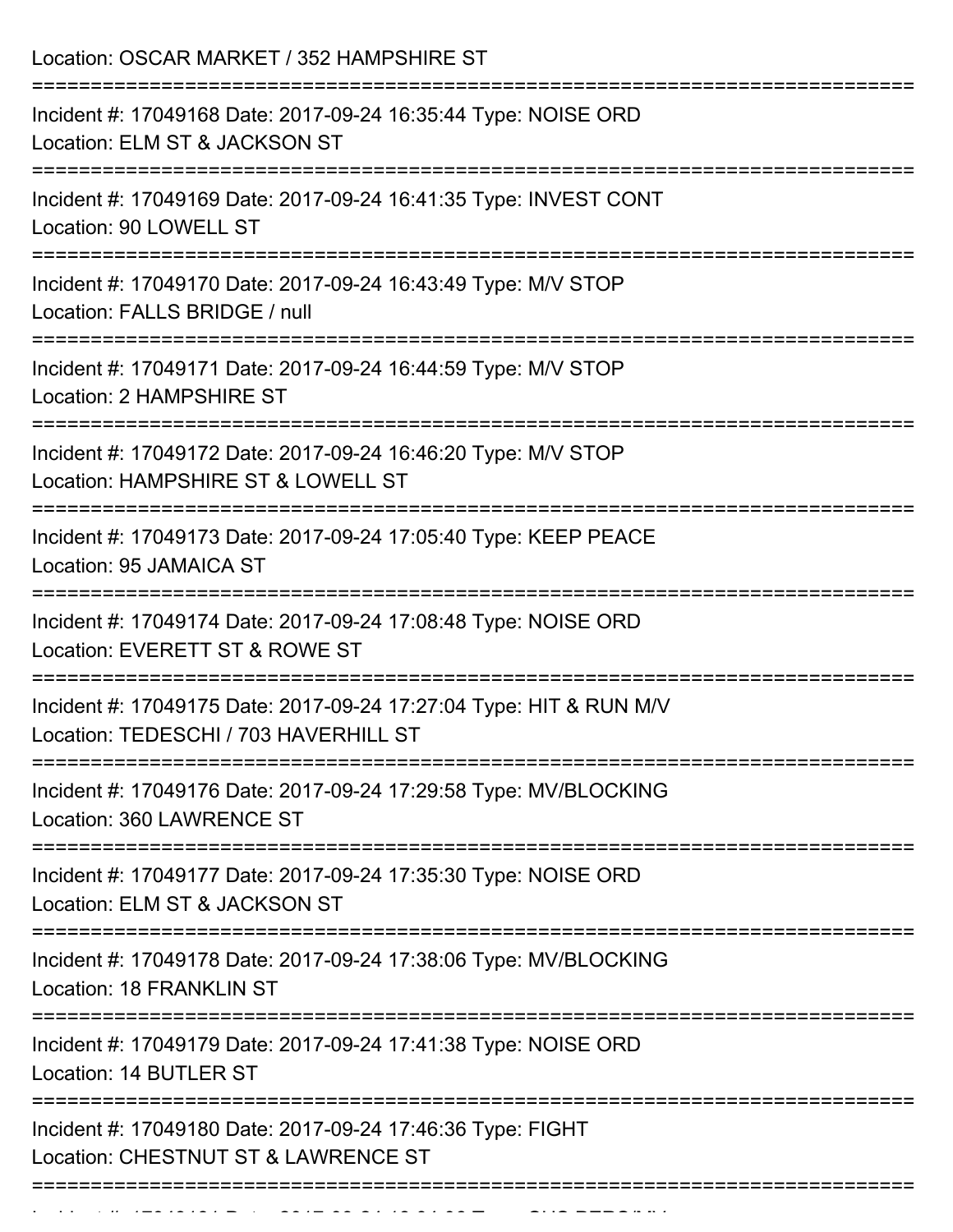| Location: ST PATRICK'S PARISH / 118 S BROADWAY<br>:=============================                                                             |
|----------------------------------------------------------------------------------------------------------------------------------------------|
| Incident #: 17049182 Date: 2017-09-24 18:05:55 Type: THREATS/PROG<br>Location: 91 N PARISH RD                                                |
| Incident #: 17049183 Date: 2017-09-24 18:07:28 Type: GENERAL SERV<br>Location: 405 HAVERHILL ST #3<br>:===================================== |
| Incident #: 17049184 Date: 2017-09-24 18:10:15 Type: DISTURBANCE<br>Location: 533 ANDOVER ST                                                 |
| Incident #: 17049185 Date: 2017-09-24 18:30:14 Type: MEDIC SUPPORT<br>Location: COMMON ST & LAWRENCE ST<br>==================                |
| Incident #: 17049186 Date: 2017-09-24 18:53:08 Type: M/V STOP<br>Location: HAVERHILL ST & LAWRENCE ST                                        |
| Incident #: 17049187 Date: 2017-09-24 18:53:39 Type: M/V STOP<br>Location: 85 MANCHESTER ST                                                  |
| Incident #: 17049188 Date: 2017-09-24 19:00:15 Type: LOUD NOISE<br>Location: 138 MARGIN ST FL 2                                              |
| Incident #: 17049189 Date: 2017-09-24 19:02:04 Type: DISTURBANCE<br>Location: SHAWSHEEN PARK / null                                          |
| Incident #: 17049190 Date: 2017-09-24 19:07:11 Type: NOISE ORD<br>Location: MANCHESTER ST PARK / null                                        |
| Incident #: 17049191 Date: 2017-09-24 19:15:50 Type: VIO CITY ORD<br>Location: 15 BUTLER ST                                                  |
| Incident #: 17049192 Date: 2017-09-24 19:26:05 Type: DISORDERLY<br><b>Location: RIVER POINTE WY</b>                                          |
| Incident #: 17049193 Date: 2017-09-24 19:31:14 Type: DISORDERLY<br>Location: HAFFNERS CAR WASH / 330 S BROADWAY                              |
| Incident #: 17049194 Date: 2017-09-24 19:38:33 Type: HIT & RUN PRO<br>Location: MCDONALDS / 599 ANDOVER ST                                   |
|                                                                                                                                              |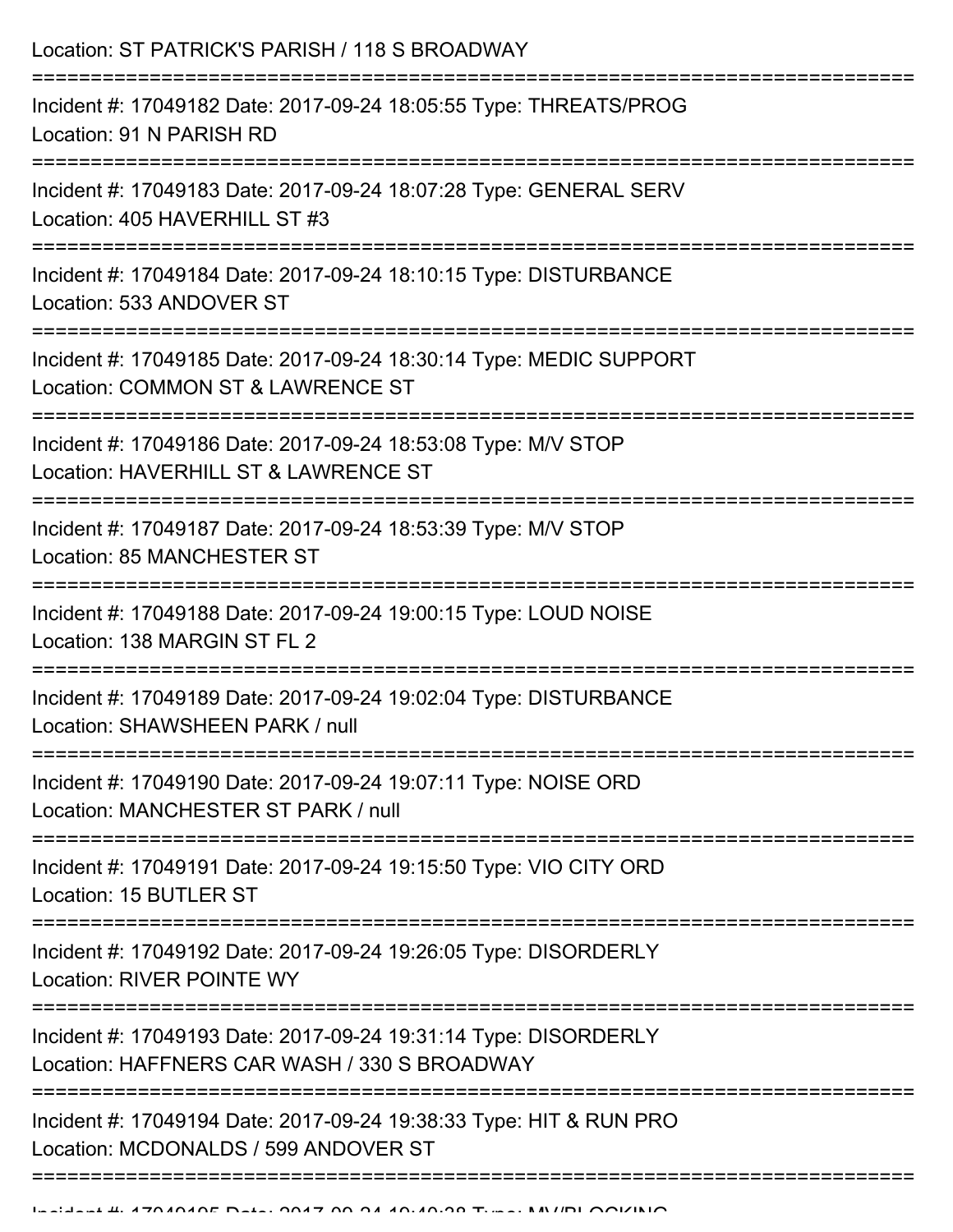Location: 7 KEIGHLEY CT

| Incident #: 17049196 Date: 2017-09-24 19:41:09 Type: ALARM/BURG<br>Location: BRUNOS NORTH END DELI / 95 COMMON ST        |
|--------------------------------------------------------------------------------------------------------------------------|
| Incident #: 17049197 Date: 2017-09-24 19:43:23 Type: SUS PERS/MV<br>Location: 50 BROADWAY                                |
| Incident #: 17049198 Date: 2017-09-24 19:54:39 Type: LOUD NOISE<br>Location: 212 WATER ST                                |
| Incident #: 17049199 Date: 2017-09-24 20:16:26 Type: DISTURBANCE<br>Location: 0 BROADWAY                                 |
| Incident #: 17049200 Date: 2017-09-24 20:26:58 Type: MEDIC SUPPORT<br>Location: 129 SPRINGFIELD ST                       |
| Incident #: 17049201 Date: 2017-09-24 20:30:59 Type: SHOTS FIRED<br>Location: EMMETT ST & NEWTON ST                      |
| Incident #: 17049202 Date: 2017-09-24 20:33:51 Type: KEEP PEACE<br>Location: 270 FARNHAM ST #1                           |
| Incident #: 17049203 Date: 2017-09-24 20:43:34 Type: M/V STOP<br>Location: BROADWAY & WATER ST                           |
| Incident #: 17049204 Date: 2017-09-24 20:43:41 Type: M/V STOP<br>Location: MT VERNON ST & S BROADWAY                     |
| Incident #: 17049205 Date: 2017-09-24 20:46:43 Type: DISTURBANCE<br>Location: ESSEX ST & JACKSON ST                      |
| Incident #: 17049206 Date: 2017-09-24 20:52:23 Type: MEDIC SUPPORT<br>Location: 136 BEACON AV                            |
| Incident #: 17049207 Date: 2017-09-24 20:54:25 Type: HIT & RUN M/V<br>Location: WALK IN WALK IN / ANDOVER ST & PARKER ST |
| Incident #: 17049208 Date: 2017-09-24 21:03:07 Type: LOUD NOISE<br>Location: 201 BOXFORD ST                              |
|                                                                                                                          |

Incident #: 17049209 Date: 2017-09-24 21:05:15 Type: DRUG OVERDOSE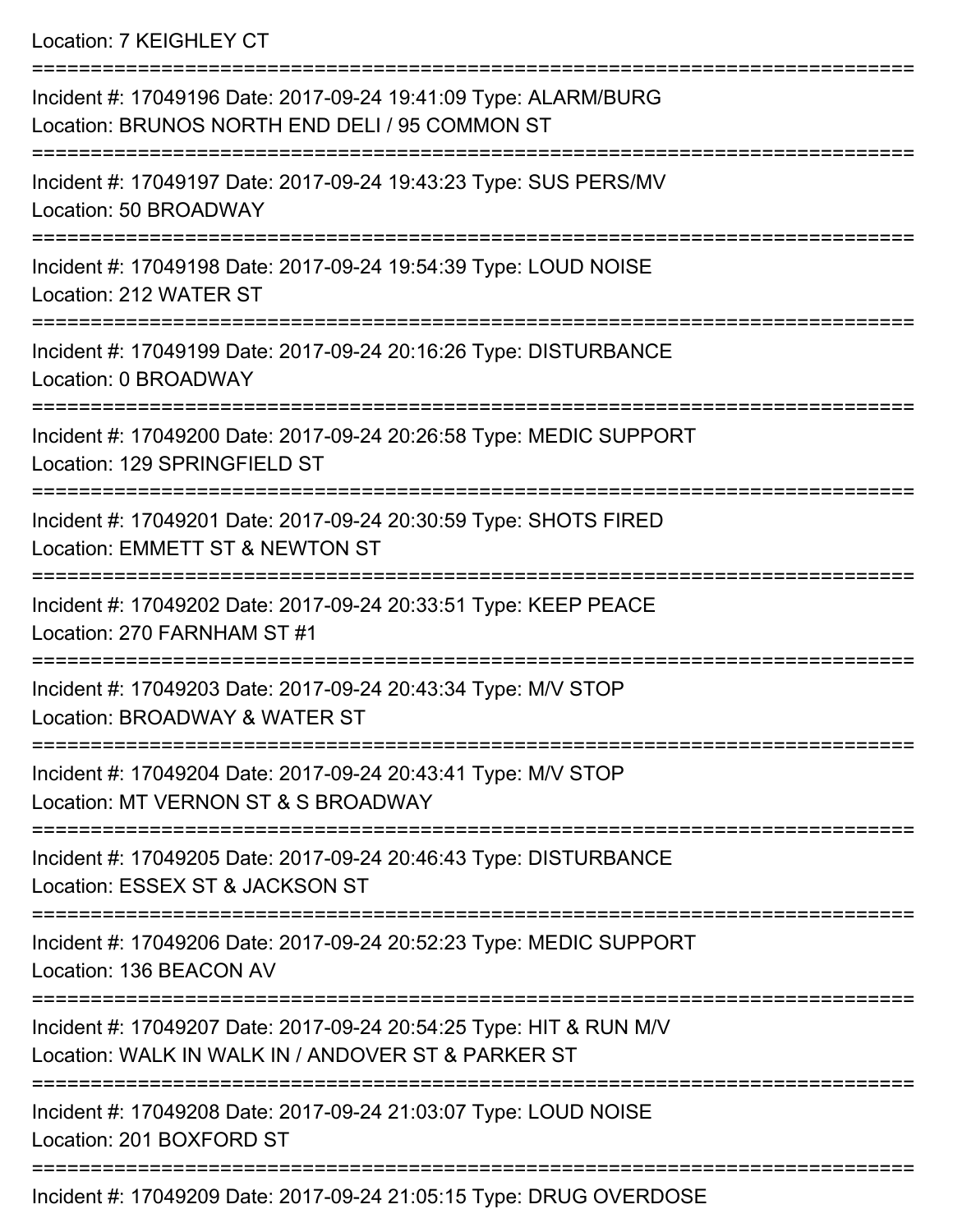| Incident #: 17049210 Date: 2017-09-24 21:05:17 Type: UNWANTEDGUEST<br>Location: MELVIN ST & BUILDING 11 #16             |
|-------------------------------------------------------------------------------------------------------------------------|
| Incident #: 17049211 Date: 2017-09-24 21:11:44 Type: M/V STOP<br>Location: CENTRAL BRIDGE / 0 MERRIMACK ST              |
| Incident #: 17049212 Date: 2017-09-24 21:19:58 Type: ALARM/BURG<br>Location: 134 WEST ST                                |
| Incident #: 17049213 Date: 2017-09-24 21:23:50 Type: M/V STOP<br>Location: ESSEX ST & NEWBURY ST                        |
| Incident #: 17049214 Date: 2017-09-24 21:26:11 Type: M/V STOP<br>Location: S BROADWAY & SALEM ST<br>=================== |
| Incident #: 17049215 Date: 2017-09-24 21:28:08 Type: DRUG OVERDOSE<br>Location: 77 S UNION ST                           |
| Incident #: 17049216 Date: 2017-09-24 21:42:46 Type: A&B PAST<br>Location: 63 NEWTON ST                                 |
| Incident #: 17049217 Date: 2017-09-24 21:44:23 Type: NOISE ORD<br>Location: 159 MARGIN ST                               |
| :==============<br>Incident #: 17049218 Date: 2017-09-24 21:51:10 Type: NOISE ORD<br>Location: 64 HAVERHILL ST          |
| Incident #: 17049219 Date: 2017-09-24 21:58:52 Type: GENERAL SERV<br>Location: JIM'S SUB SHOP / 268 S BROADWAY          |
| Incident #: 17049220 Date: 2017-09-24 21:59:00 Type: EXTRA SURVEIL<br>Location: BROOK ST<br>======================      |
| Incident #: 17049222 Date: 2017-09-24 22:00:58 Type: M/V STOP<br>Location: BROOK ST & UNION ST                          |
| Incident #: 17049221 Date: 2017-09-24 22:01:32 Type: SUICIDE ATTEMPT<br>Location: SEVEN ELEVEN / 99 HAMPSHIRE ST        |
| Incident #: 17049223 Date: 2017-09-24 22:04:49 Type: M/V STOP                                                           |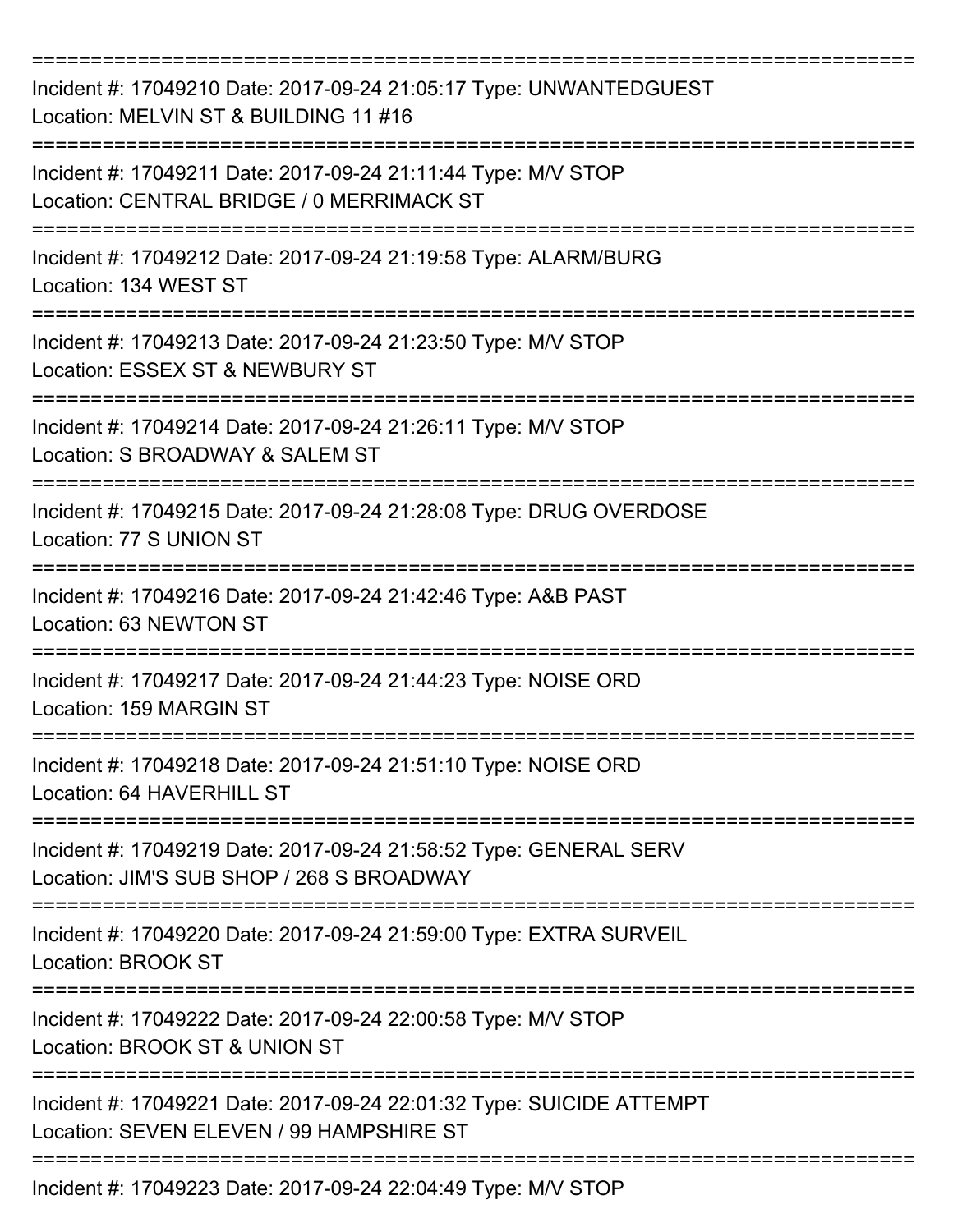| Incident #: 17049224 Date: 2017-09-24 22:10:06 Type: DISTURBANCE<br>Location: 123 BOWDOIN ST #1                          |
|--------------------------------------------------------------------------------------------------------------------------|
| Incident #: 17049225 Date: 2017-09-24 22:12:11 Type: DOMESTIC/PROG<br>Location: 207 S UNION ST #8                        |
| Incident #: 17049226 Date: 2017-09-24 22:15:03 Type: LOUD NOISE<br>Location: 91 GREENWOOD ST                             |
| Incident #: 17049227 Date: 2017-09-24 22:20:58 Type: M/V STOP<br>Location: ERVING AV & LAWRENCE ST                       |
| Incident #: 17049228 Date: 2017-09-24 22:24:17 Type: 911 HANG UP<br>Location: HOLIDAY INN EXPRESS / 224 WINTHROP AV #210 |
| Incident #: 17049229 Date: 2017-09-24 22:28:12 Type: LOUD NOISE<br>Location: 22 UNION ST                                 |
| Incident #: 17049230 Date: 2017-09-24 22:33:28 Type: NOISE ORD<br>Location: 397 SALEM ST                                 |
| Incident #: 17049231 Date: 2017-09-24 22:36:22 Type: NOISE ORD<br>Location: 4 BENNINGTON ST #88                          |
| Incident #: 17049232 Date: 2017-09-24 22:46:01 Type: FIGHT<br>Location: METHUEN ST & UNION ST                            |
| Incident #: 17049233 Date: 2017-09-24 22:57:42 Type: LOUD NOISE<br>Location: 91 GREENWOOD ST                             |
| Incident #: 17049234 Date: 2017-09-24 23:05:08 Type: AUTO ACC/UNK PI<br>Location: 104 PARK ST                            |
| Incident #: 17049235 Date: 2017-09-24 23:06:51 Type: M/V STOP<br>Location: BROADWAY & WATER ST                           |
| Incident #: 17049236 Date: 2017-09-24 23:14:14 Type: M/V STOP<br>Location: FRANKLIN ST & LOWELL ST                       |
| Incident #: 17049237 Date: 2017-09-24 23:22:52 Type: MAN DOWN                                                            |